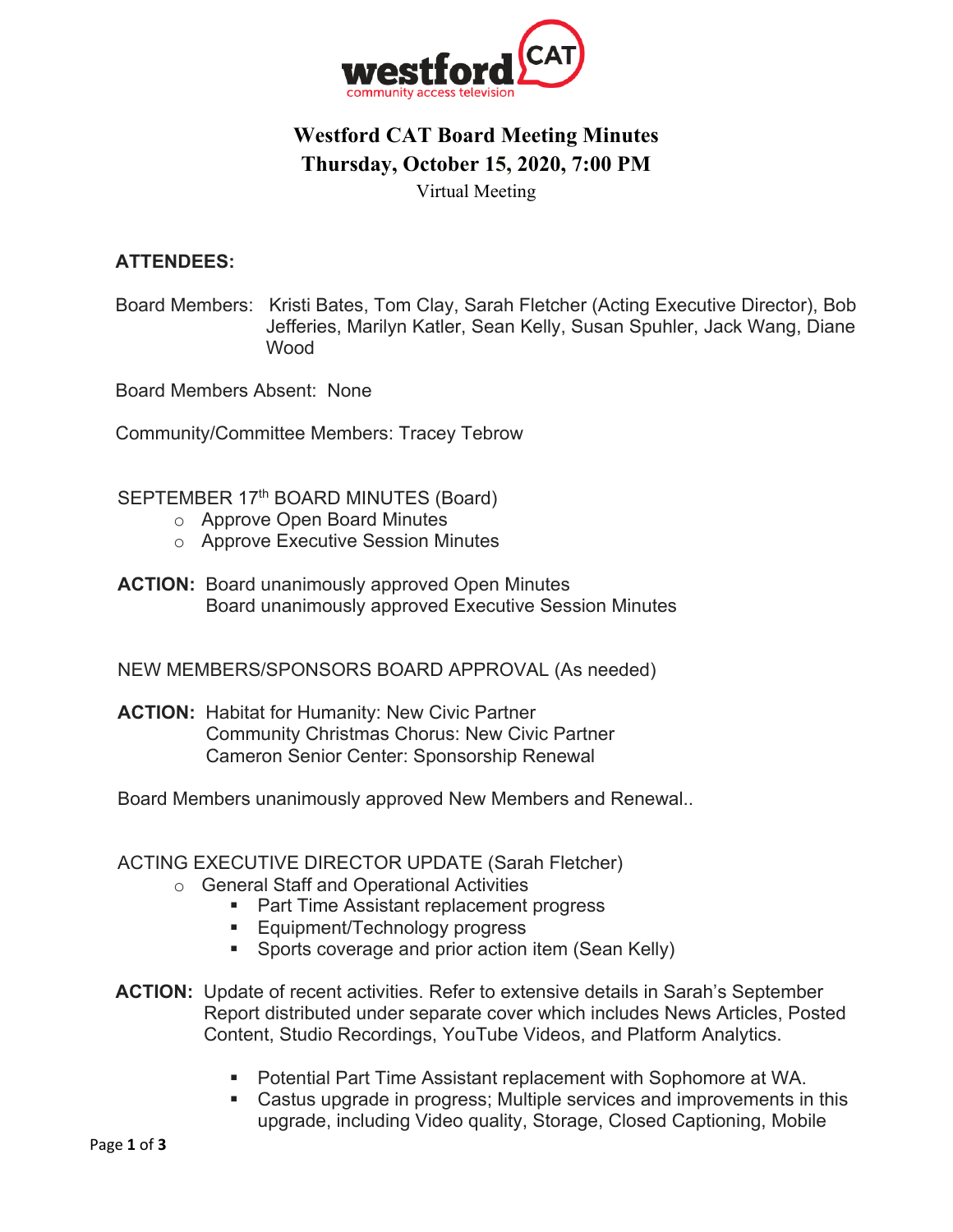VOD, Streaming, future Roku, Tech Support, and new look and feel. Pending Castus upgrade spend is >\$11K

- § Sports games coverage making great progress. Partnership with WA Sports Director, Jeff Bunyon. The goal is to develop a Media Club at WA.
- Sarah is purchasing equipment for WA Press Box: Estimate \$200
- Two Grants submitted.

FINCOM UPDATE (Jack Wang/FINCOM)

- o General update
- **ACTION:** General update from Jack. Please refer to actual Statements submitted under separate cover.
	- Year to Date Financials are good.
	- Recent revisions included approving \$11K for Closed Captioning, and budgeting an additional \$2400 for replacement of Part Time Assistant.
	- Generally, trending in right direction; Expenses are down
	- Revised Net Operating Loss \$59K, however Expenses are down
	- § PPP forgiveness will not be realized until 2021: \$73.8K
	- Should adopt a Liquidity Policy
	- § Edward Jones Fees; Currently being charged a discounted 1.08*;*  FINCOM will send out an RFP to solicit lower fees.
	- Discussion about terminology: "Audited' financials" in 2018, vs "Reviewed" financials" in 2019. Revenue dollar threshold is trigger.
	- 2019 Audit Extension is due by November 15<sup>th</sup> however, MOU, does not stipulate that we must have an Audit

#### FUNDRAISING UPDATE: (Sarah Fletcher)

- o September Yard Sale Results
- o Holiday Auction Plans
- **ACTION:** Refer to September Report, distributed under separate cover. Please review
	- o September Yard Sales Result
		- § On Lawn Table at Roudenbush and On Line Yard Sale total: **\$707**
	- o Holiday On Line Auction Plans
		- **If** In progress; Proposed start mid-November, tentative Nov 19<sup>th</sup>, to run ahead of Black Friday
		- Goal is to get **50** Auction items by November first. All Board Members asked to contribute an item for or participate in the Auction.

CORPORATE SPONSORSHIPS (Sarah Fletcher)

**ACTION:** Sarah updated the Board on the progress of creating and promoting different Sponsorship levels and the associated pricing. Drafts/descriptions for the Board's inputs have been distributed under separate cover. Please review.